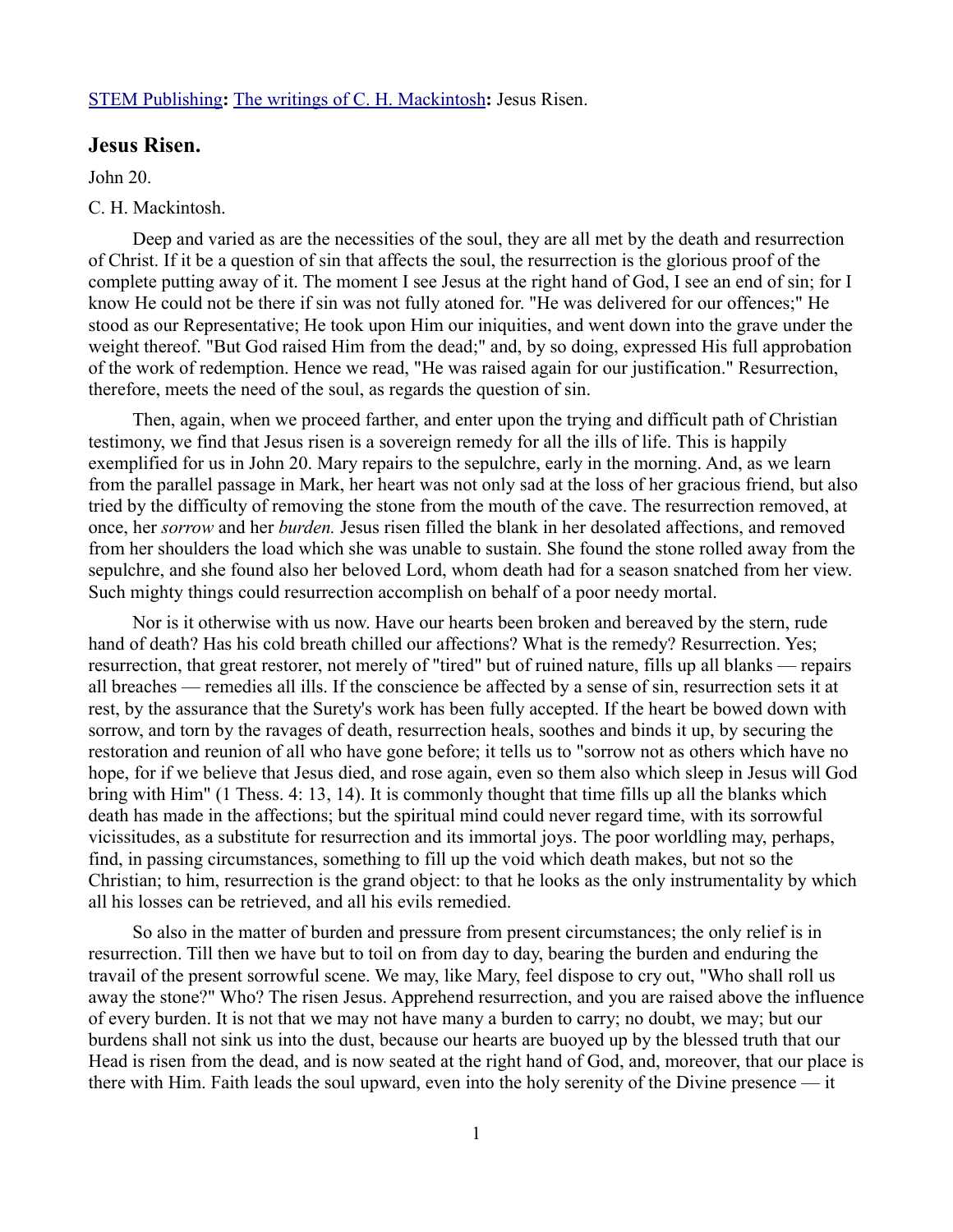enables us to cast our burden on the Lord, and to rest assured that He will sustain it for us. How often have we shrunk from the thought of some trial or burden which appeared, in the distance, like a dark cloud upon the horizon, and yet, when we approached it, we "found the stone rolled away from the sepulchre." The risen Jesus had rolled it away. He had removed the dark cloud, and filled up the scene with the light of His own gracious countenance. Mary had come to the sepulchre expecting to find a great stone between her and the object of her affections, but instead of that, she found Jesus risen between her and the dreaded difficulty. She had come to anoint a dead body, but arrived to be blessed and made happy, by a risen Saviour. Such is God's way — such the power and value of resurrection. Sins, sorrows, and burdens all vanish, when we find ourselves in the presence of a living Lord. When John, in the island of Patmos, had fallen to the dust, as one dead, what was it that raised him up? Resurrection — the living Jesus; "I am He that liveth and was dead; and, behold, I am alive for evermore." This set him on his feet. Communion with Him who had wrested life from the very grasp of death, removed his fears and infused divine strength into his soul.

In the case of Peter and John, too, we find another instance of the power of resurrection. In them it is not so much a question of sin, or sorrow, and burden, as of difficulty. Their minds are evidently puzzled by all that met their view at the sepulchre. To see grave-clothes so carefully arranged in the very tomb, was unaccountable. But they are only puzzled, because "as yet, they knew not the scripture that he must rise again from the dead." Nothing but resurrection could solve their difficulty. Had they known that, they would have been at no loss to account for the arrangement of the grave-clothes; they would have known that the Destroyer of death had been there, doing His mighty work, and had left behind Him the traces of His triumph. Such was the meaning of the scene at the tomb; at least it was calculated to teach that lesson. The Lord Jesus had calmly and deliberately passed through the conflict. He had exhibited no haste — no perturbation. He had taken time to set in order His grave-clothes and His tomb; He showed that it required no strained effort on His part to vanquish the power of death. However, Peter and John knew not this; and, therefore, they went away to their own home. The strength of Mary's affection made her linger still; love was more influential than knowledge; and though her heart was breaking, she remained at the sepulchre; she would rather weep near the spot where her Lord was laid, than go anywhere else. But resurrection settled everything. It filled up the blank in Mary's broken heart, and solved the difficulty in the minds of Peter and John. It dried up *her* tears and put a stop to *their* amazement. Jesus risen is, in good truth, the sovereign remedy for all evils, and nothing is needed but faith to use Him,

At ver. 19, we have a fresh illustration of the principle on which we are dwelling. "Then the same day at evening, being the first day of the week, when *the doors were shut* where the disciples were *assembled for fear of the Jews,* came Jesus and stood in the midst, and said unto them, Peace be unto you." Here the closed door evidenced the fear of the disciples. They were afraid of the Jews. And what could remedy their fear? Nothing but communion with their risen Lord. Nor did He (blessed be His name!) leave them destitute of that remedy; He appeared amongst them — He pronounced His benediction upon them. "Peace be unto you," said He. "Peace," not because their door was secured, but because Jesus was risen. Who could harm them, while they had in their midst the mighty Vanquisher of death and hell?

There is unspeakable value in this word "peace," used by such an One, at such a time. The peace that flows from fellowship with the risen Son of God cannot be ruffled by the vicissitudes and storms of this world; it is the-peace of the inner sanctuary — the peace of God which passeth all understanding. Why are we so much troubled, at times, by the condition of things around us? Why do we betake ourselves, if not to the closed door, at least to some other human resource? Surely, because